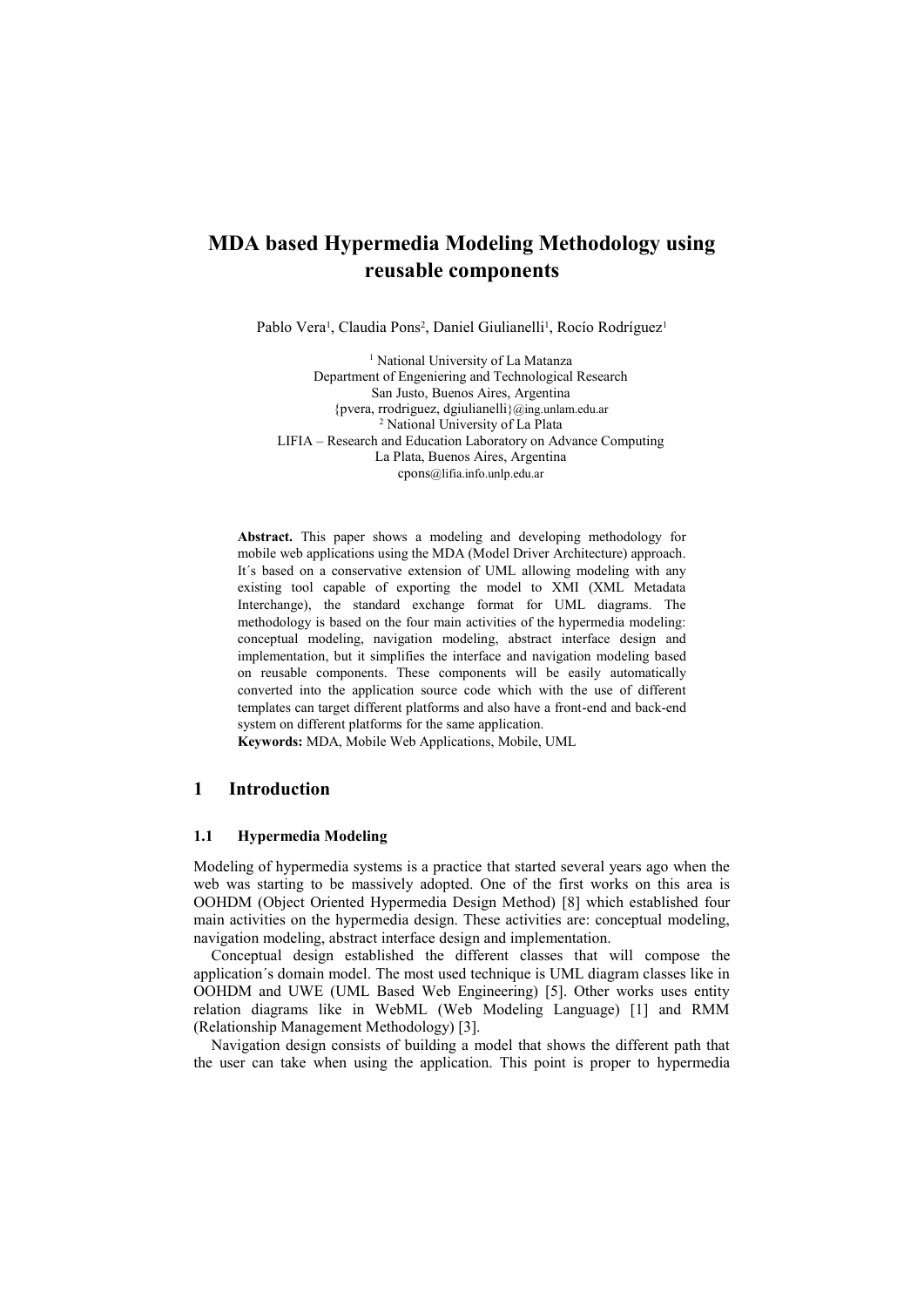systems where the user has a non linear system where he or she can follow different links for browsing system entities, like for example, hypertext in a website. Most of existing methodologies uses extended UML classes' diagrams that include stereotypes to mark navigation classes. So navigation is derived from structural models. MDHDM (Model Driven Hypermedia Design Method) [7] complements navigation using process models that enable business logic to guide user navigation making it more dynamic.

Next activity is abstract interface design that defines, the way that the user will see and will interact with the application. OOHDM uses ADV (Abstract Data Views) [2] where different objects are grouped to create a screen mockup. WebML defines its own graphic notation to define the mockups. This notation is based on XML which makes the process of transforming the mockups into usable code easier, for example **HTML** 

Finally, implementation is about the development of the application based on the models. At this point the different methodologies attempt to automate as much as possible the resulting code. WebML do it using XSLT transformations (Extensible Stylesheet Language Transformation) [11]. OOHDM establish the required mapping that must be made from each of the models to generate code and proposes a tool that allows designing an application using the model for generating the application code. MDHDM performs transformations to create Java source code.

#### **1.2 Mobile Web Applications**

The most widespread hypermedia systems are websites where the user can visualize: images, text, multimedia components besides browsing the pages through hypertext.

A web application is a webpage including some type of server side scripting. A particular case of web applications are those specially design for mobile devices and the most common of mobile devices are cell phones. Despite the great evolution of cell phones that have high processing power, they still have the following limitations and needs: (1) Small screen; (2) The need of simple controls; (3) Simply and directly display information, without the complex screen layouts of conventional web sites; (4) Reduced, practical and intuitive navigation system; (5) Simple text input.

W3C consortium (World Wide Web Consortium) has a guide of best practices of mobile web sites [10] and mobile web applications design [9] which provides the best way to settle the points mentioned above to achieve a usable website from any mobile device.

# **2 Proposed Modeling Methodology**

Based on the premise of designing a suitable web application for mobile devices, a new hypermedia modeling methodology is proposed. The methodology simplifies the interface and navigation design based on reusable components. These components will be easily automatically converted into the application source code. Mobile web applications were chosen because of the screen limitations making it simple to create common components with reduced functionality and avoiding defining complex layouts that cannot be shown in a mobile device or if they can be shown they are not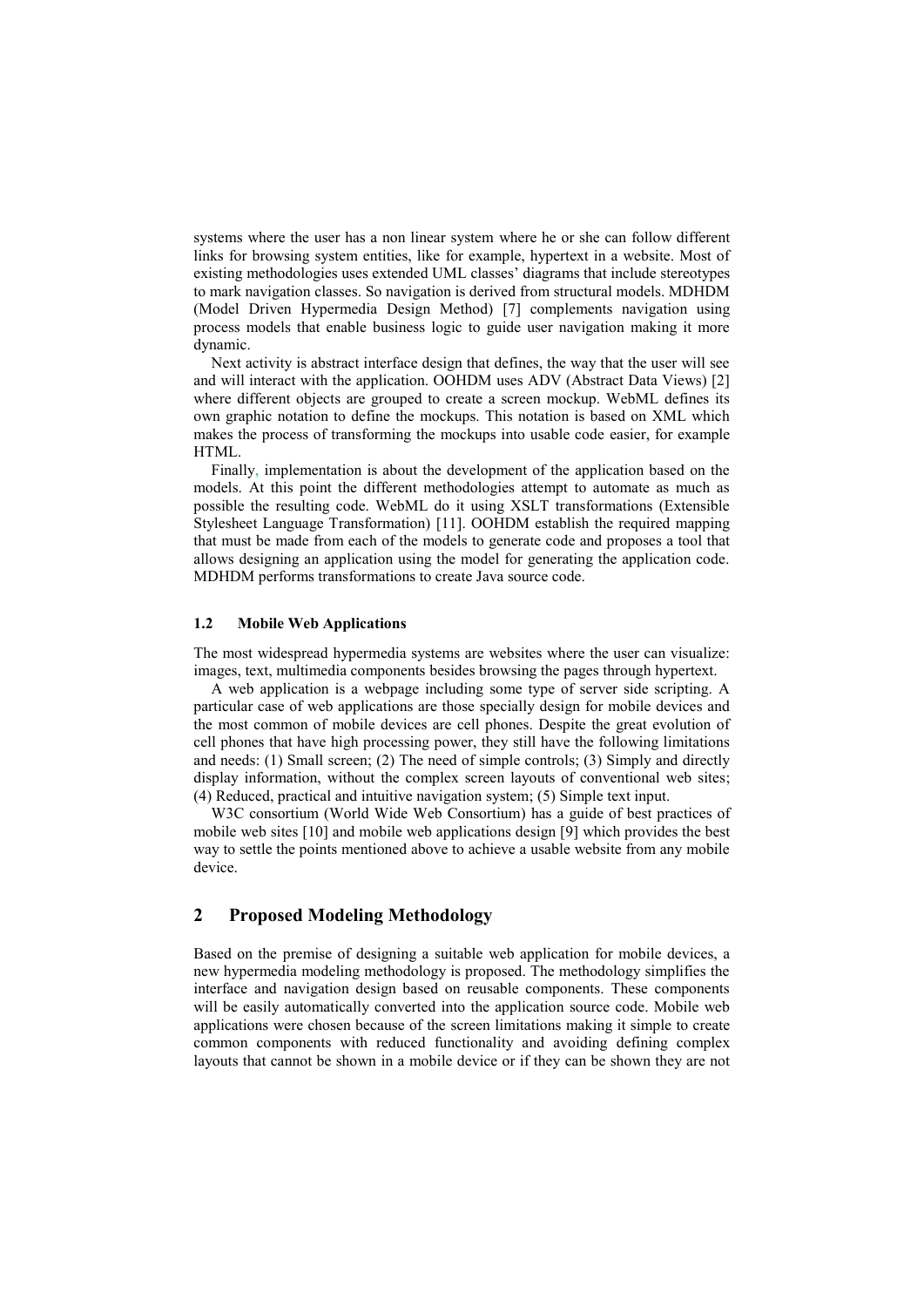usable at all. Nevertheless it could be applied to model traditional web applications especially on backend systems where the layouts generated by this tool will be enough for an internal system used by some administrators.

The methodology is based on the activities proposed by OOHDM but unifying navigation and user interface modeling and it final goal is to generate an application completely automatically from the models. All models are defined in UML, creating a conservative extension of the language. Figure 1 shows the stages of the methodology which is based on MDA approach by creating diagrams and transforming them with an automatic tool through different stages. Models created by the user are marked in the figure with a person icon.



**Fig. 1.** Methodology Stages

The following sections explain each stage of the proposed methodology.

### **2.1 Conceptual Modeling**

Like in methodologies previously mentioned the conceptual design will be made using an UML class diagram but extending it to make the database generation from it easier.

- (A) **Special properties:** From class properties two main attributes will be remarked: the unique identifier of the object and the descriptor. The identifier corresponds with a unique key that identifies uniquely the class instance or the database register when using a relational data model. The identifier will be also used to map the relations between the different tables of the database. The descriptor will be the property that contains a user readable description of the object, for example a person´s name, a book´s title, etc. A class may not contain a descriptor in some cases but the identifier is always required. To identify those properties, two stereotypes were created: <identifier> and <descriptor>.
- (B) **Enumeration Classes:** In some applications it will be necessary to identify those classes representing limited values, like for example the different states of an invoice, a list of allowed actions, etc. That´s the reason why is necessary the use of classes of enumeration type that must be distinguished from other classes because they will have a special treatment when generating the source code from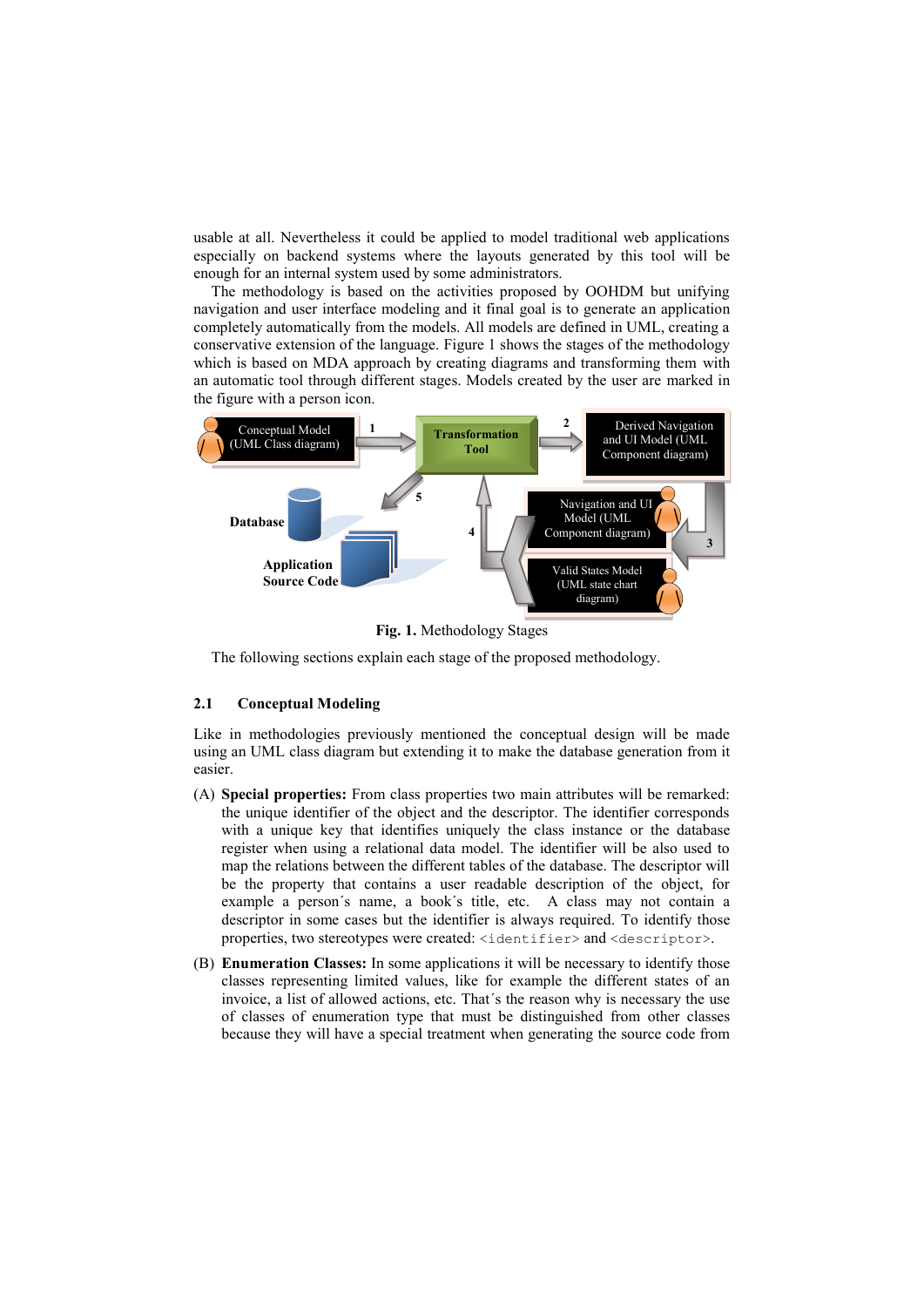them. In order to identify those classes the UML stereotype <enumeration> will be used.

(C) **Special Data Types:** In order to improve user experience when using the application, especially from a mobile device, two special data types will be used: phoneNumber which is a string representing a telephone number allowing to render a link to automatically make a phone call to that number; address: this data type will allow using the GPS device available on advance mobile phones and take the exact location where the user is located. If the GPS is not available or is temporally out of service, it will be possible to enter the address like a string. Also this data type will allow using the GPS to navigate to that location.

### **2.2 Navigation and User Interface Design**

This activity will use UML component diagrams. A set of components is defined. All components are extended with stereotypes and tagged values to allow configuring them to be adapted to the needs of the applications being modeled.

Two common tagged values are present in all the components: id: is a value that uniquely identifies a component. It will be useful when referring the component from others for example with designing navigation; navigation: it defines the navigation bar that must be present in all components or web pages of the application. It´s important to consider that because when creating a mobile web application, navigation system must be simple and must be present in all web pages. Based on W3C guidelines and best practices the configuration of the navigation is added on each component.

Another tagged value present in most of the components is MainEntity which is used to establish the main class of the domain model from which to component will be based. For example an operation of data update will be based on a particular domain entity, whether you can combine data from several classes it always originates from an entity that is the base of the query.

- (A) **Components**: The defined components are: Login, List, Search, Menu, CRUD (Create, Read, Update, Delete), and UpdateView. Below is the explanation of each one:
	- Login: a component to authenticate the user on the system. It's tagged values are: MainEntity, RedirectToComponent, User and Password where the latter two defines the properties of the domain class where the user credentials will be checked. Authenticated user will be accessible from rest of the system components using the special variable called LOGGEDUSER. The RedirectToComponent value has the id of the component where the user will be redirected after a successful login.
	- List: Represents a list of information that can be visualized like a grid or a table with rows and columns showing entities information. It´s tagged values are: MainEntity, FixedFilters, Columns and Sort.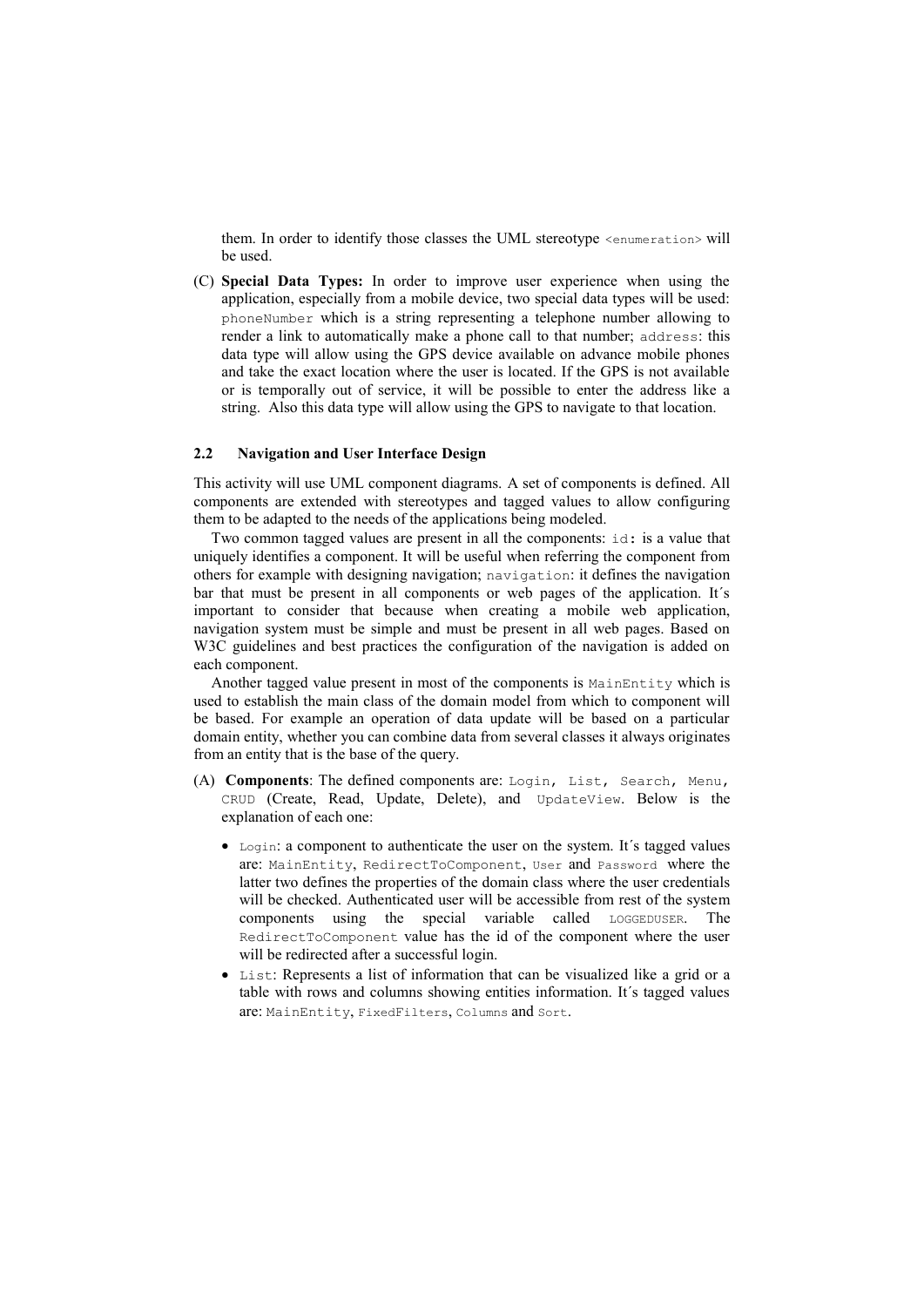- ─ FixedFilters defines the data filters to be applied to obtain the list. These filters are applied over the properties of the main entity being able to access related classes using object notation.
- ─ Columns defines each of the columns to be shown in the list, it refers to the properties of the main entity and its related entities, but additionally it´s possible to apply functions to generate calculated data. The columns will also be able to contain links to other components or external pages.
- Sort defines the properties by which the list will be sorted. It's also possible to specify a calculated column name previously detailed in the columns list.
- **Search**: this component is similar to a List component, except for its capacity of adding filters that instead of being predefined are entered by the user when using the application, allowing performing a query over the data. The result of that query will be a list of information. It´s tagged values are: MainEntity, SearchFilters, FixedFilters, Columns and Sort. Most of the tagged values are identical to the ones defined in the List component. The only added tagged value is SearchFilter that includes search filters entered by the user at runtime. This tagged value specifies the properties on which the query will be performed, been able to define for each one a different type of filter allowing the following values: SingleSelection, MultipleSelection, FreeText, BooleanType, DateRange;
- **Menu**: is a component that defines a menu with links to other components. It contains the tagged value Options that defines the different links that will create the menu options to be shown to the user.
- **CRUD**: this component is responsible of creating, showing, updating or deleting an object of a class. It's tagged values are: DefaultValuesCreate,<br>MainEntity, SkippedPropertiesCreate, DefaultValuesUpdate, MainEntity, SkippedPropertiesCreate, SkippedPropertiesUpdate. If there is certain information that must be completed in the object but it´s not required by the user, DefaultValuesCreate or DefaultValuesUpdate are used, allowing for example to automatically complete the user who created the record and the date and time of modification. SkippedPropertiesCreate or SkippedPropertiesUpdate are those properties that must remain untouched, for example: when updating a record the creating date of the record remains untouched. The behavior of the component will be given by a parameter that will contain the link causing its activation. This link should have the parameter Action, being the possible values of that parameter C, R, U and D, where each of the letters indicates a possible action: C (create), R (read/show), U (update) and D (delete). Aditionally this component must receive the parameter ObjectID for update, read and delete operations that will refer to the primary key of the object where the action will be performed.
- **UpdateView**: represents an update operation with special characteristics. Many times the update of an object is made in parts. For example when an object changes from different states, usually some properties must be filled and others doesn´t. It´s tagged values are: UpdateProperties, DisplayProperties, CreateEntity, DefaultValuesUpdate, SkippedPropertiesUpdate. UpdateProperties are the properties that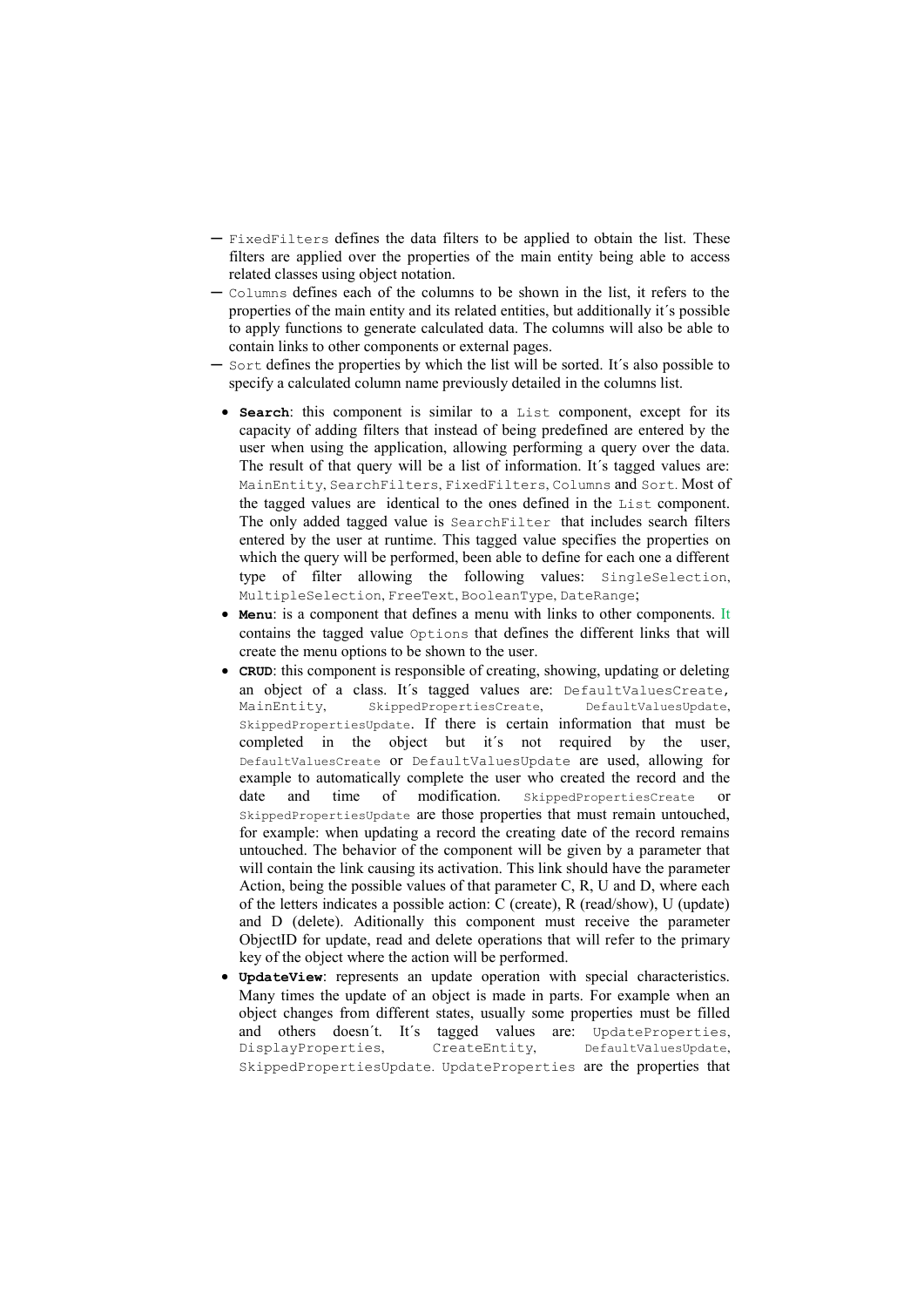will be asked the user to update on this operation. DisplayProperties are the properties that will be shown to the user in a readonly mode. DefaultValuesUpdate and SkippedPropertiesUpdate are similar to the ones of CRUD component. CreateEntity is an optional tag that is used when the update of the main entity cause the creation of an object of a related class. This is useful for example for log entries.

- (B) **Links:** Are defined by a function with parameters of the form: Link ([link text], [destination], [parameters], [access key]). An additional function is defined to create optional links called OptionalLink.
- (C) **Functions:** Are mostly used on List and Search components. They are used to generate columns with data that cannot be directly retrieved from a class attribute, but through a calculation on related classes. Functions always work starting from the main entity of the component searching that entity on the related classes. So the filter relating the main entity with the related class is implicit. Defined functions are: Sum, Count, Exist, Not Exist, Eval, GetId and Retrive.

### **2.3 Modeling Valid States**

Usually applications have objects that changes from one state to another and the valid states has a sequence that must be followed. For that cases the UML states diagram will be used applied to a property of a class, showing the valid sequence (usually expressed by the enumeration values of a class). On the Implementation activity business rules will be created to ensure that the sequence is followed, if not an error message will be thrown to the user when trying to set an invalid status to an object.

### **2.4 Implementation**

The implementation activity consists in the building of the application code starting from the models, using Model Driven Architecture (MDA) [4]. All models are based on UML so it´s possible to make the modeling using any existing tool that has the ability to export the model to XMI [6]. XMI is the standard exchange format for UML diagrams. XMI is based on XML so it can be read with any UML Parser.

The starting point is the Domain Model which resulting XMI will be used to perform the first transformation resulting in a partial Component Model including CRUD components for each non enumeration classes and a Menu linking those components. Then the component diagram will be completed by the user.

Once the component diagram is finished, its XMI will be imported in the transformation tool to generate the application source code and the database script.

The transformation for generating the application source code will be based on a template. A template must be selected to choose the desire resulting source code. This will allow generating code for different platforms using the same models.

So using templates approach will give the opportunity not only to generate code for creating a web application but also a native application can be created programming the appropriate template.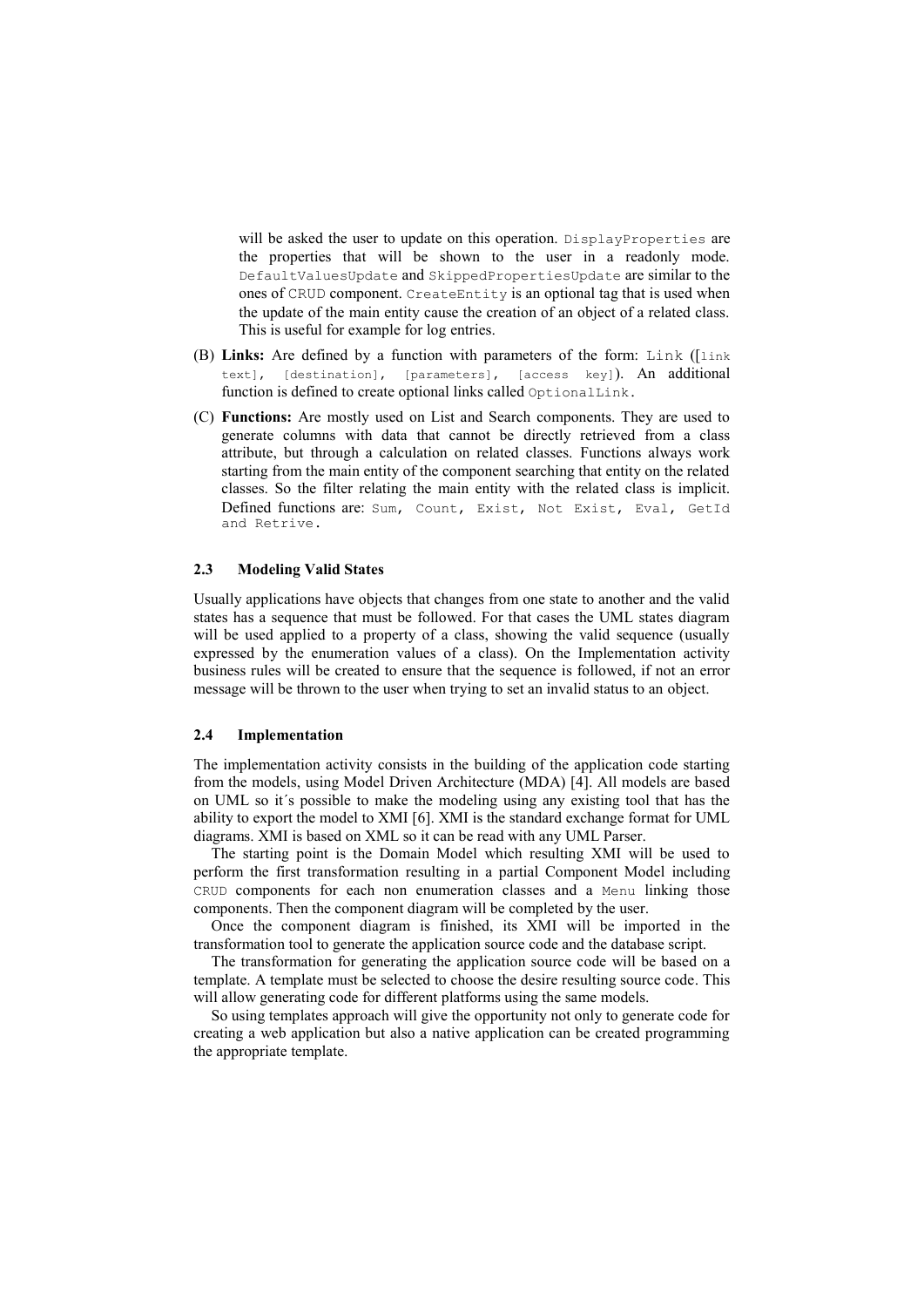# **3 Using the methodology**

This section shows a brief example of an application modeled with this methodology. The application is a mobile system for taxi drivers where the driver can use the cell phone to see and accept available trips. A driver can accept more than one trip at the same time because of proximity issues but only on trip will be started at the same time.

The application will have a mobile frontend and a standard web backend for administration. The administrator will add new trips to the system and the drivers will access those trips from their mobile devices. Figure 2 shows the classes of the domain model.

| <b>TripLog</b>                                                                                                                                 | <b>Trip</b>                                                                                                                                                                    | <b>Administrator</b>                                                                                | <b>Driver</b>                                                                                                | «enumeration»<br><b>TripStatus</b>                                     |  |
|------------------------------------------------------------------------------------------------------------------------------------------------|--------------------------------------------------------------------------------------------------------------------------------------------------------------------------------|-----------------------------------------------------------------------------------------------------|--------------------------------------------------------------------------------------------------------------|------------------------------------------------------------------------|--|
| Driver: Driver<br>EventDateTime: dateTime<br>Remarks: string<br>Trip: Trip<br><b>TripStatus TripStatus</b><br>«identifier»<br>+ TripLogID: int | CustomerAddress address<br>CustomerName: string<br>CustomerPhone: phoneNumber<br>DestinationAddress address<br>Driver: Driver<br>Price: float<br><b>TripStatus: TripStatus</b> | Password: string<br>UserName: string<br>«descriptor»<br>Name: string<br>«identifier»<br>UserID: int | Password: string<br>UserName: string<br>$+$<br>«identifier»<br>DriverID: int<br>«descriptor»<br>Name: string | Pending<br>Accepted<br>Started<br>Finished<br>Canceled<br>«identifier» |  |
|                                                                                                                                                | «identifier»<br>+ TripID: int                                                                                                                                                  |                                                                                                     |                                                                                                              | + TripStatusD: int<br>«Descriptor»<br>Decription                       |  |

**Fig.** 2**.** Domain Model (UML Class Diagram)

The XMI of the model on Figure 2 will be automatically transformed in a first version of the domain model including List and CRUD components of all non enumeration classes and also a Menu component is generated pointing those components. Figure 3 shows the Navigation and User Interface diagram for the Administration system. Components painted with darker color will be automatically generated, so only three components must be manually created and only minimal changes must be applied to Trip list to create a filtered list of trips called Current Trips.



**Fig. 3.** Navigation and User Interface Model for Administration system (UML Component Diagram)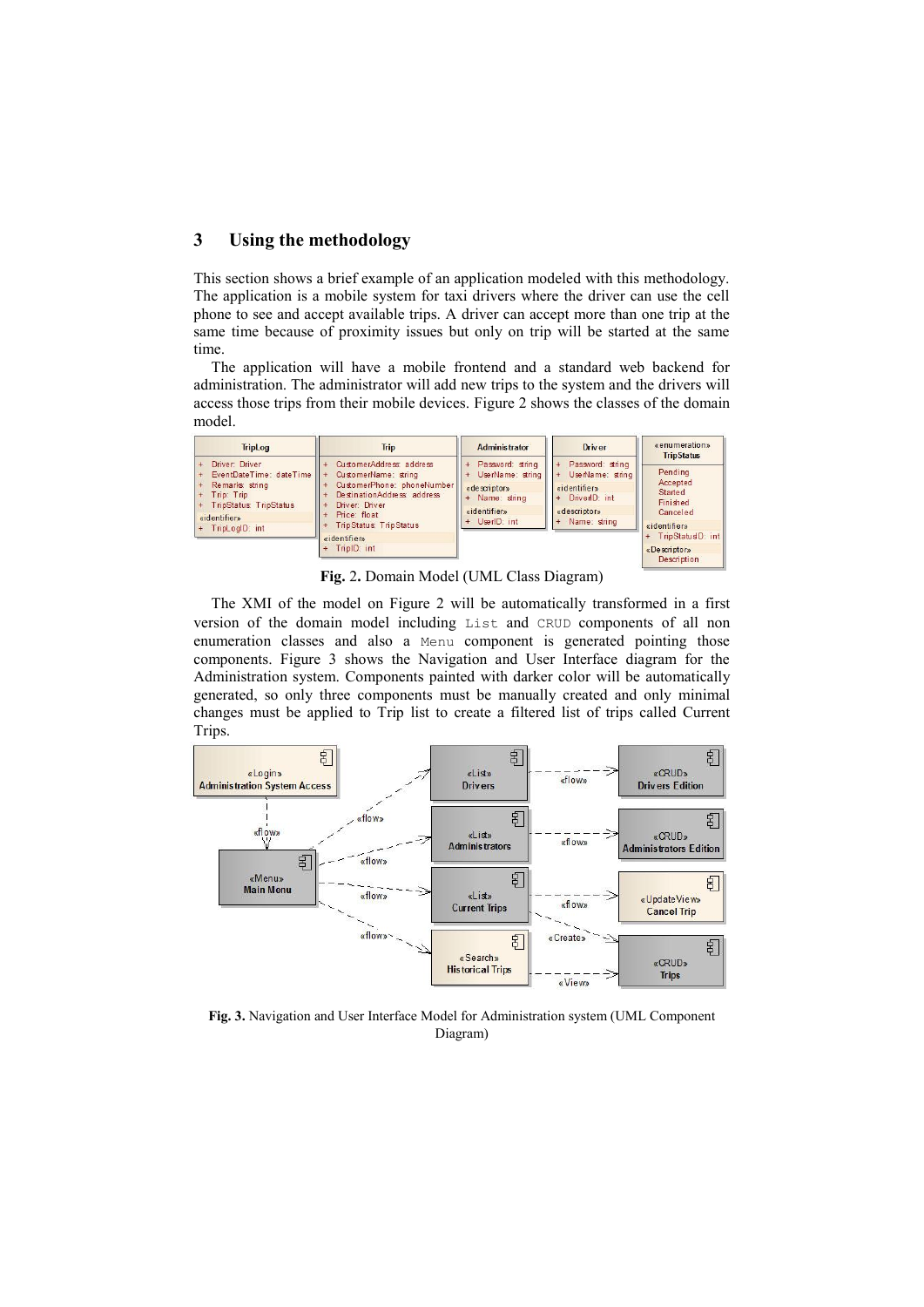Modeling the mobile system will require the creation of an additional Component diagram where a few components can be copied from the Administration Model.

Figure 4 shows the resulting model for the mobile system. The components diagram will be imported in the code generating tool allowing selecting different templates for each one to target different platforms.



**Fig. 4.** Navigation and User Interface Model for mobile system

As an example the following tables shows the tagged values required for configuring some of the components of the mobile model.

**Table 1**: Tagged values for "System Access" component of type Login

| Tag                 | Value       |
|---------------------|-------------|
| Td                  | cpnLogin    |
| RedirectToComponent | cpnMainMenu |
| MainEntity          | Driver      |
| User                | UserName    |
| Password            | Password    |
|                     |             |

| Table 2: Tagged values for "MainMenu" component of type Menu |  |
|--------------------------------------------------------------|--|
|--------------------------------------------------------------|--|

| Tag        | Value                                                                                                                                               |
|------------|-----------------------------------------------------------------------------------------------------------------------------------------------------|
| Ιd         | cpnMainMenu                                                                                                                                         |
| Navigation | Link ("Logout", cpnLogin,,0)                                                                                                                        |
| Options    | Link ("Pending Trips", cpnPendingTrips,,1);<br>Link ("My Current Trips", cpnCurrentTrips,, 2);<br>Link ("My Finished Trips", cpnFinishedTrips,, 3); |

#### **Table 3**: Tagged values for "My Current Trips" component of type List

| Tag          | Value                                                                                                                             |
|--------------|-----------------------------------------------------------------------------------------------------------------------------------|
| Id           | cpnCurrentTrips                                                                                                                   |
| Navigation   | Link ("Main Menu", cpnMainMenu,, 0)                                                                                               |
| MainEntity   | Trip                                                                                                                              |
| FixedFilters | in<br>Driver = LOGGEDUSER<br>TripStatus<br>AND<br>(TripStatus.Accepted, TripStatus.Started)                                       |
| Columns      | CustomerAddress;<br>DestinationAddress;                                                                                           |
|              | Retrieve (min (EventDateTime), TripLog,<br>TripStatus=TripStatus. Pending, "Request Date");                                       |
|              | "ObjectID<br>OptionalLink("Start", cpnStartTrip,<br>TripID", TripStatus=Accepted<br>Exist<br>AND<br>not<br>(TripStatus.Started)); |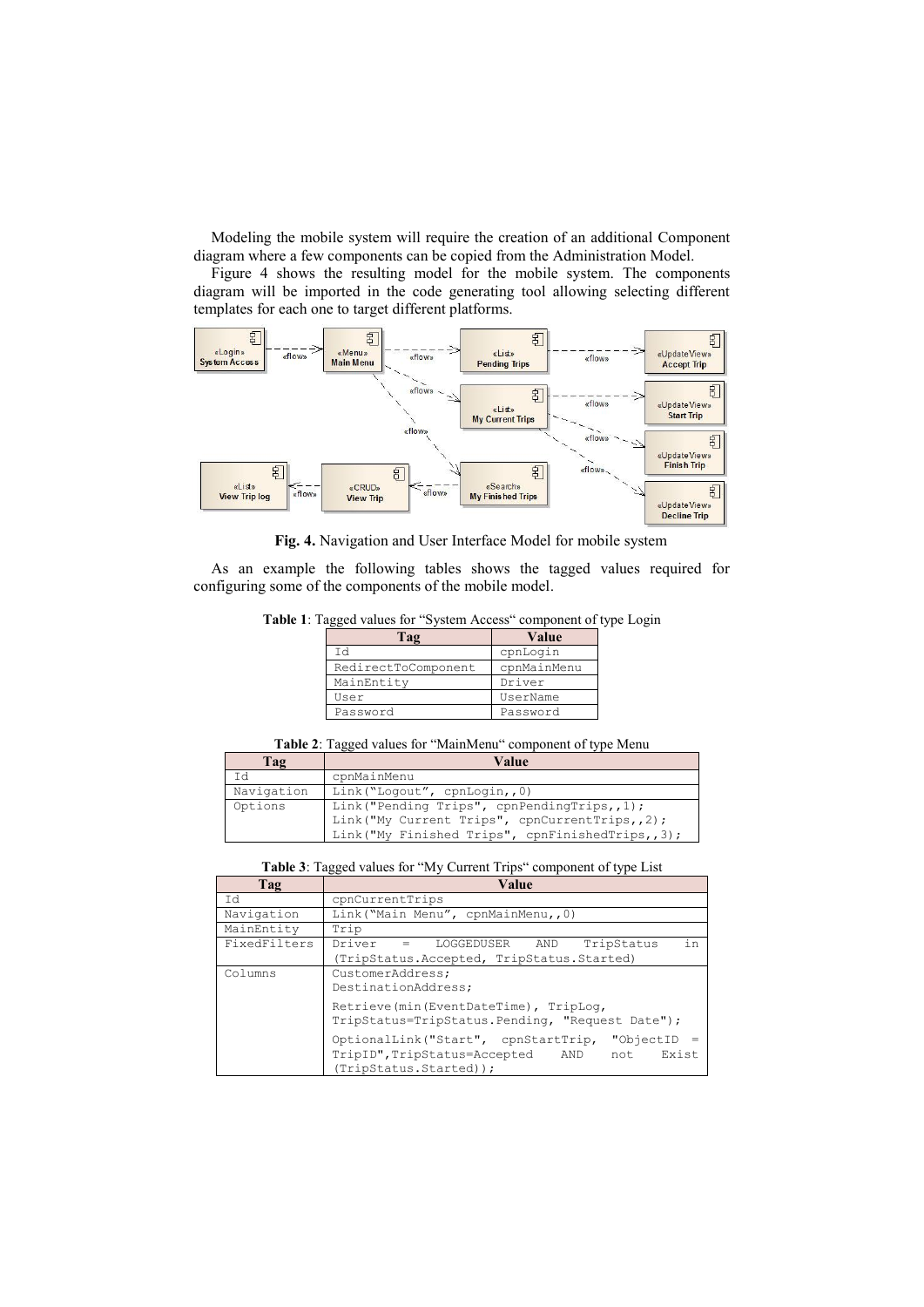|      | OptionalLink("Finish", cpnFinishTrip, "ObjectID =<br>TripID", TripStatus=Started);    |
|------|---------------------------------------------------------------------------------------|
|      | OptionalLink("Decline", cpnDeclineTrip, "ObjectID<br>= TripID", TripStatus=Accepted); |
| Sort | "Request Date" ASC                                                                    |

**Table 4**: Tagged values for "Accept Trips" component of type UpdateView

| Tag                 | Value                                            |
|---------------------|--------------------------------------------------|
| Id                  | cpnAcceptTrip                                    |
| Navigation          | Link ("Main Menu", cpnMainMenu,, 0);             |
|                     | Link("Back", cpnPendingTrips,, 9);               |
| MainEntity          | Trip                                             |
| CreateEntity        | TripLog                                          |
| DisplayProperties   | CustomerAddress;                                 |
|                     | DestinationAddress;                              |
|                     | Retrieve (min (EventDateTime), TripLog,          |
|                     | TripStatus=TripStatus. Pending, "Request Date"); |
|                     | CustomerPhone                                    |
| UpdateProperties    | TripLog.Remarks                                  |
| DefaultValuesUpdate | TripStatus = TripStatus. Accepted;               |
|                     | $Diriver = LOGGEDUSER;$                          |
|                     | TripLog.Driver = LOGGEDUSER;                     |
|                     | TripLog. EventDateTime = NOW                     |

## **Table 5**: Tagged values for "My Finished Trips" component of type Search

| Tag           | Value                                                                                                           |
|---------------|-----------------------------------------------------------------------------------------------------------------|
| Id            | cpnFinishedTrips                                                                                                |
| Navigation    | Link ("Main Menu", cpnMainMenu,, 0);                                                                            |
| MainEntity    | Trip                                                                                                            |
| FixedFilters  | DriverID=LOGGEDUSER;                                                                                            |
| Columns       | CustomerAddress;<br>DestinationAddress;<br>Price:                                                               |
|               | Retrieve (EventDateTime, TripLog,<br>TripStatus=TripStatus. Finished, "Date");                                  |
|               | TripStatus;<br>Link ("Trip Loq", cpnTripLoq, ObjectID=TripID; action=R);                                        |
| SearchFilters | TripStatus: SingleSelection;<br>CustomerAddress: FreeText;<br>DestinationAdrress: FreeText;<br>Date: DateRange; |
| Sort          | "Date" ASC                                                                                                      |

| <b>Table 6:</b> Tagged values for "View Trip" component of type CRUD |  |  |
|----------------------------------------------------------------------|--|--|
|----------------------------------------------------------------------|--|--|

| Tag        | Value                                                                                                                       |
|------------|-----------------------------------------------------------------------------------------------------------------------------|
| Ιd         | cpnViewTrip                                                                                                                 |
| Navigation | Link ("Main Menu", cpnMainMenu,, 0);<br>Link("Back", BACK, 9);<br>Link("Trip log", cpnTripLog, ObjectID = TripID<br>$,1)$ ; |
| MainEntity | Trin                                                                                                                        |

To complete the model a UML state chart diagram is created for the Trip.TripStatus property to ensure following a valid sequence when updating a Trip